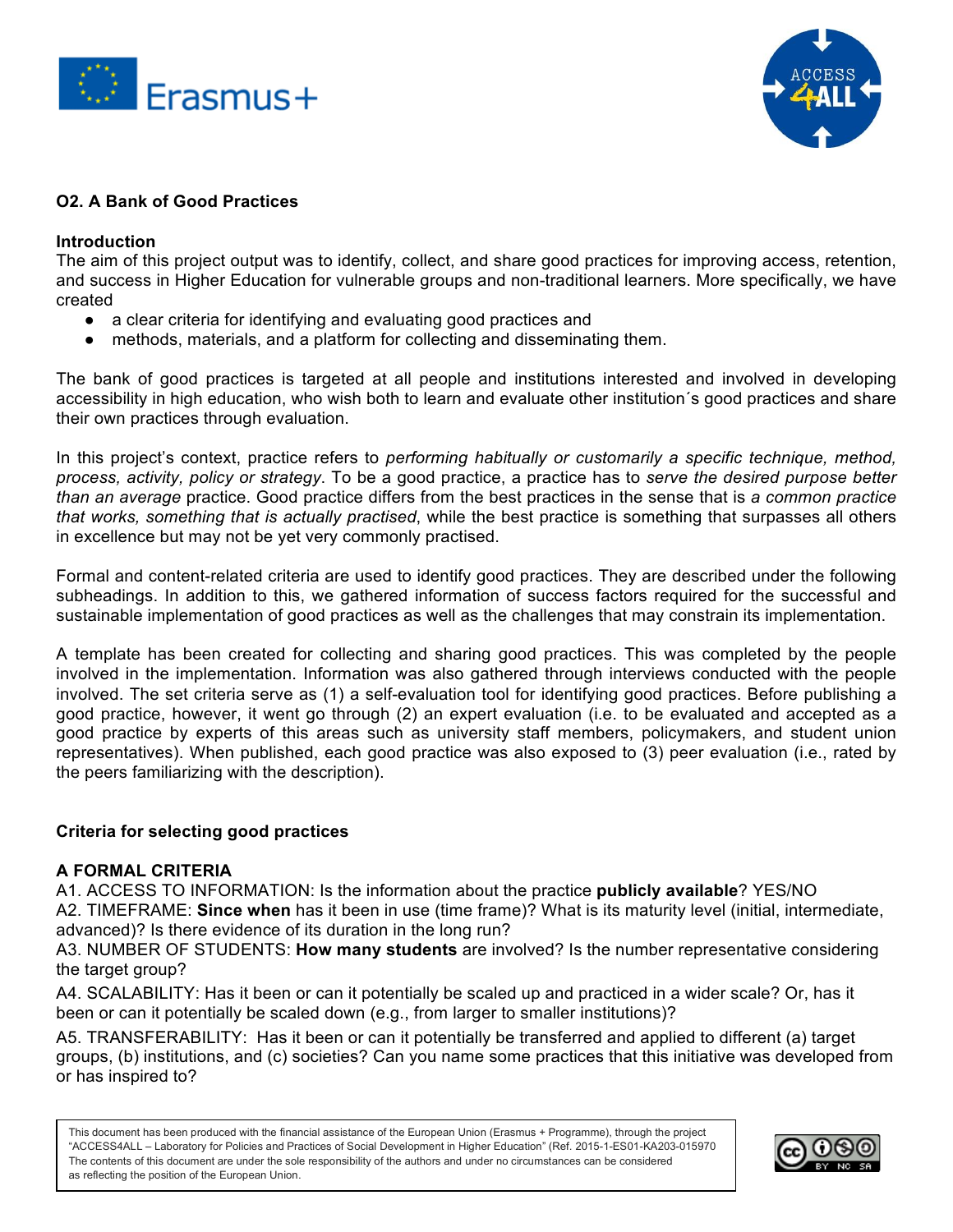



A6. ASSESSMENT: How has it been evaluated? How has it proved its relevance as the most effective way to achieve the objective? How was it successfully adopted? How has it had a positive impact on people? How has the impact been measured?

- A6.1 **User evaluation** (all stakeholders involved) YES/NO
- A6.2 **Self-evaluation** YES/NO
- A6.3 **Peer evaluation** YES/NO
- A6.4 **External expert evaluation** YES/NO

A7. CONTACT: Who can be contacted to seek **support and networks** for implementing the practice?

## **B CONTENT CRITERIA**

B1. SOCIAL JUSTICE PRINCIPLES (see Nelson & Creagh, 2013):

B1.1 **Self-determination:** Have students participated in its (a) design, (b) enactment and (c) evaluation? Is it possible to make informed decisions about the participation?

B1.2 **Rights:** Are all participants treated with dignity and respect? How have their individual cultural, social and knowledge systems been recognised and valued?

B1.3 **Access:** Is there active and impartial access to the resources (e.g., curriculum, learning, academic, social, cultural, support, and financial resources)?

B1.4 **Equity:** Does it openly demystify and decode dominant university cultures, processes, expectations and language for differently prepared cohorts?

B1.5 **Participation:** Has it led to socially inclusive practices? Does it increase students' sense of belonging and connectedness?

B2. COLLABORATION: Is there collaboration between various stakeholders? Does the practice increase this collaboration?

B3. STUDENT SATISFACTION: What is the student perception of this initiative? Is there evidence of their satisfaction? (see also A4)

B.4 STUDENT WELLBEING: How does it influence students' (a) psychological, (b) social, (c) academic, and (d) physical wellbeing? What kind of evidence there is for improved student wellbeing?

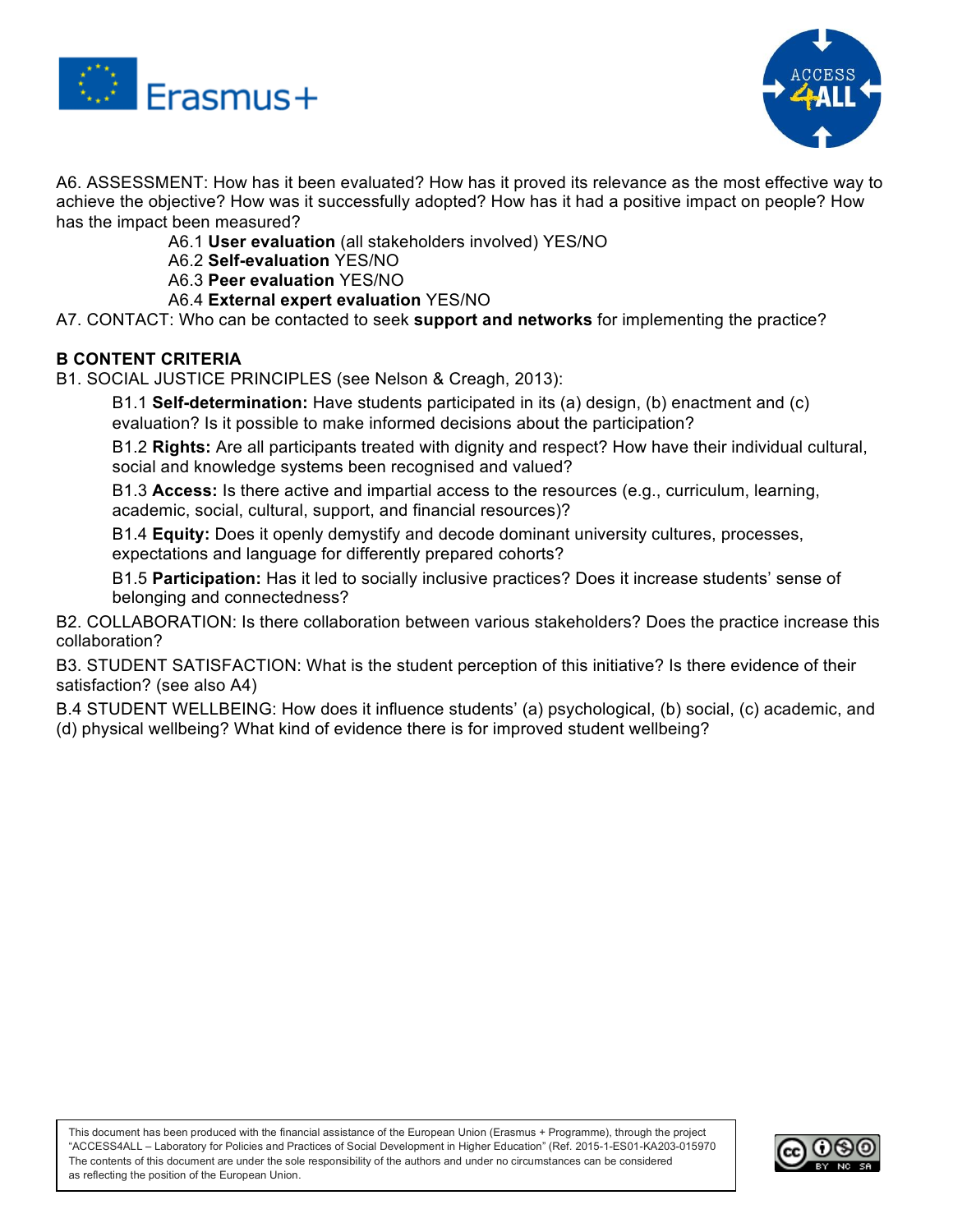



# **Template for collecting good practices v 1.0**

|                                                                                                                   | <b>GENERAL INFORMATION</b>                                    |
|-------------------------------------------------------------------------------------------------------------------|---------------------------------------------------------------|
| <b>Title</b>                                                                                                      |                                                               |
| <b>Key words</b> (3 to 5 key words)                                                                               |                                                               |
| Objectives (2 to 3 objectives)                                                                                    |                                                               |
| Phase of studies (Choose all phases<br>to which it applies)                                                       | Access Retention Graduation Transition to work-life           |
| Type of degree (Choose all degrees it<br>applies)                                                                 | <b>Bachelors Graduate Masters</b>                             |
| Level (Choose all levels it applies)                                                                              | International National Institutional Faculty Group Individual |
| <b>Name of the institution</b>                                                                                    |                                                               |
| Location (City and country)                                                                                       |                                                               |
|                                                                                                                   |                                                               |
| <b>Target group/s</b>                                                                                             |                                                               |
| <b>Stakeholders involved</b>                                                                                      |                                                               |
| Description of the organisational<br>process<br>Actors, triggering evidence,<br>campaigns, graph (max. 300 words) |                                                               |

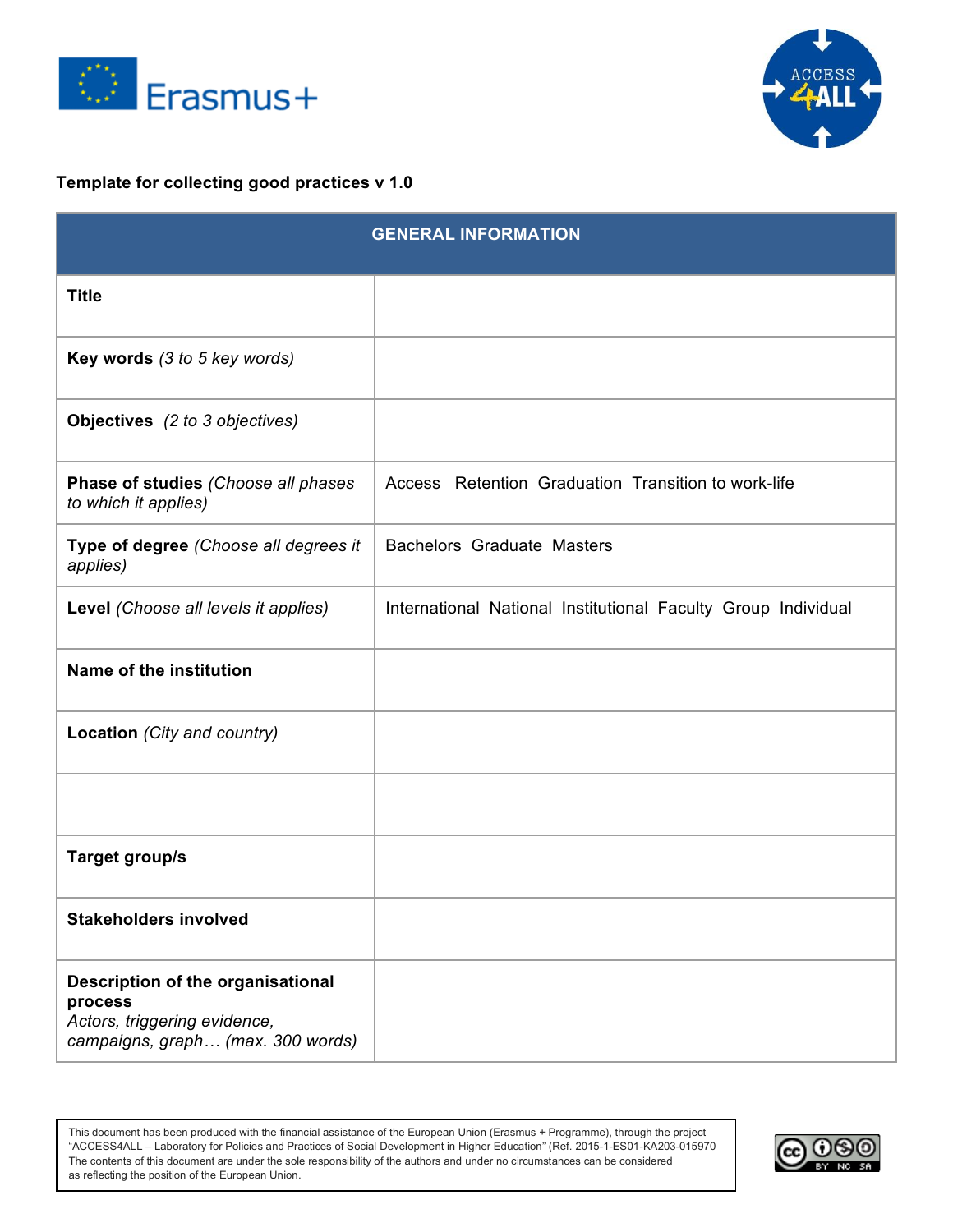



|                                                                                                                                                                                                                                                                                                                                      | <b>A. FORMAL EVALUATION CRITERIA</b> |
|--------------------------------------------------------------------------------------------------------------------------------------------------------------------------------------------------------------------------------------------------------------------------------------------------------------------------------------|--------------------------------------|
| <b>A1. ACCESS TO INFORMATION</b><br>Provide sources of information (URL,<br>websites, literature, materials)                                                                                                                                                                                                                         |                                      |
| <b>A2. TIMEFRAME</b><br>Since when has it been in use? What<br><i>is its maturity level (initial,</i><br>intermediate, advanced)? Describe if<br>there is evidence of its long term<br>duration. (max. 70 words)                                                                                                                     |                                      |
| <b>A3. NUMBER OF STUDENTS</b><br>How many students are involved?<br>Is the number representative<br>considering the target group?                                                                                                                                                                                                    |                                      |
| A4. SCALABILITY ("volume")<br>Describe how it has been or can<br>potentially be scaled up and practiced<br>at a wider scale. Or, has it been or can<br>it potentially be scaled down (e.g.,<br>from larger to smaller institutions)?<br>(max. 70 words)                                                                              |                                      |
| A5. TRANSFERABILITY (from one<br>context to another)<br>Describe how it has been or can<br>potentially be transferred and applied<br>to different (a) target groups, (b)<br>institutions, and (c) societies. If<br>possible, name also some practices<br>that this initiative was developed from<br>or has inspired. (max. 70 words) |                                      |
| <b>A6. ASSESSMENT</b><br>Describe how it has been evaluated.<br>How has it proved its relevance as the<br>most effective way to achieve the<br>objective? How it was successfully<br>adopted? How it has had a positive<br>impact on people? How the impact has                                                                      |                                      |

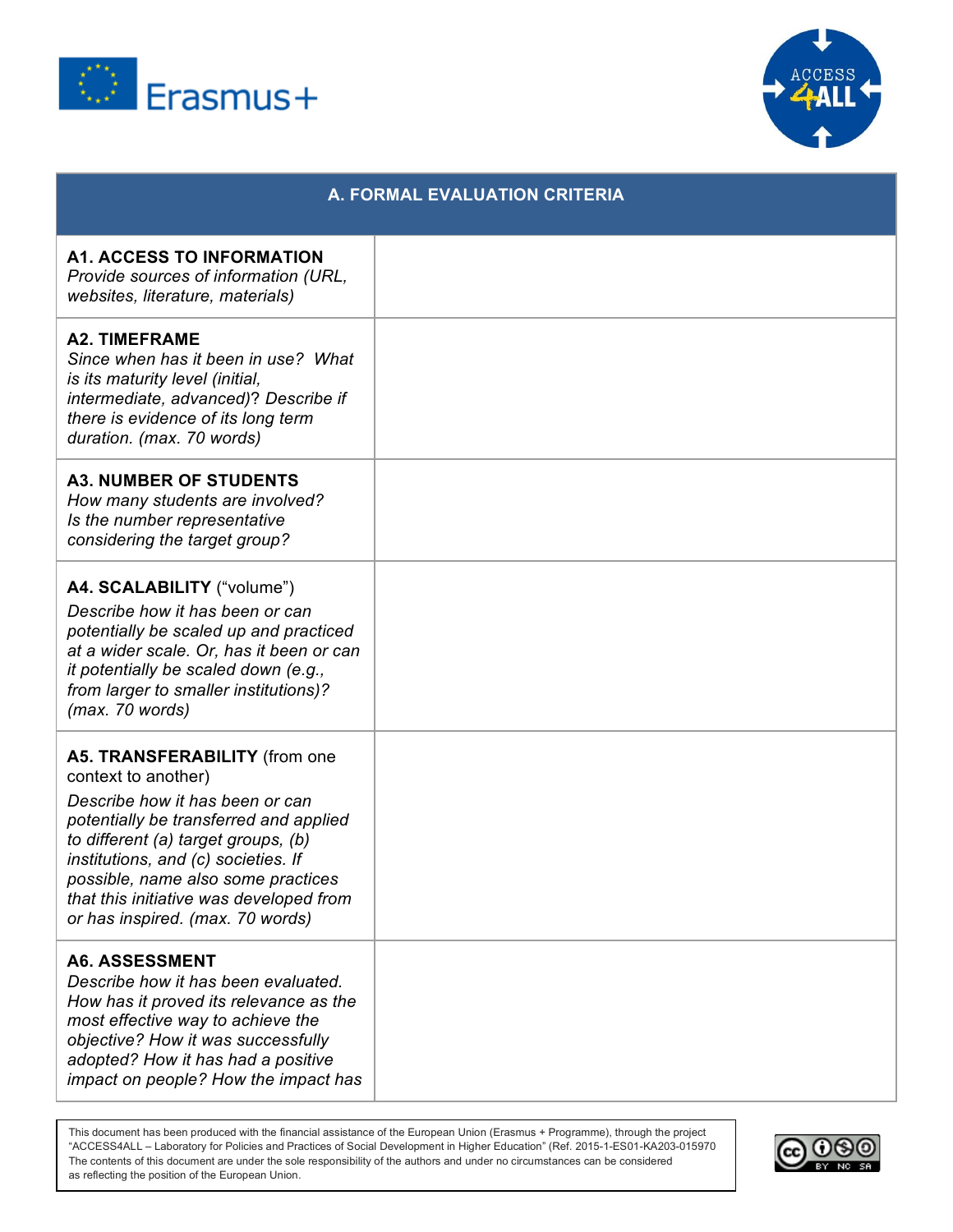



| been measured? Briefly describe how<br>various forms of evaluations have<br>been used in the assessment<br>(A6.1 User evaluation, A6.2 Self-<br>evaluation, A6.3 Peer evaluation, A6.4<br>External expert evaluation). Provide<br>references, if possible. (max. 200<br>words)<br><b>A7. CONTACT</b><br>Who can be contacted to seek support<br>and networks for implementing the<br>practice (name, position, e-mail)? |                                       |                  |                |           |
|-------------------------------------------------------------------------------------------------------------------------------------------------------------------------------------------------------------------------------------------------------------------------------------------------------------------------------------------------------------------------------------------------------------------------|---------------------------------------|------------------|----------------|-----------|
|                                                                                                                                                                                                                                                                                                                                                                                                                         | <b>B. CONTENT EVALUATION CRITERIA</b> |                  |                |           |
|                                                                                                                                                                                                                                                                                                                                                                                                                         |                                       |                  |                |           |
| B1. SOCIAL JUSTICE PRINCIPLES (see Nelson & Creagh, 2013)                                                                                                                                                                                                                                                                                                                                                               |                                       |                  |                |           |
| <b>B1.1 Self-determination</b><br>Rate and Justify (max. 70 words)                                                                                                                                                                                                                                                                                                                                                      | Very weakly                           | Weakly<br>$\Box$ | Well<br>$\Box$ | Very well |
| (How students have participated in its<br>(a) design, (b) enactment and (c)<br>evaluation and how they can (d) make<br>informed decisions about the<br><i>participation)</i>                                                                                                                                                                                                                                            |                                       |                  |                |           |
| <b>B1.2 Rights</b><br>Rate and Justify (max. 70 words)                                                                                                                                                                                                                                                                                                                                                                  | Very weakly                           | Weakly           | Well           | Very well |
| (The extent to which all participants<br>are treated with dignity and respect.<br>How have their individual cultural.<br>social and knowledge systems been<br>recognised and valued)                                                                                                                                                                                                                                    |                                       |                  |                |           |

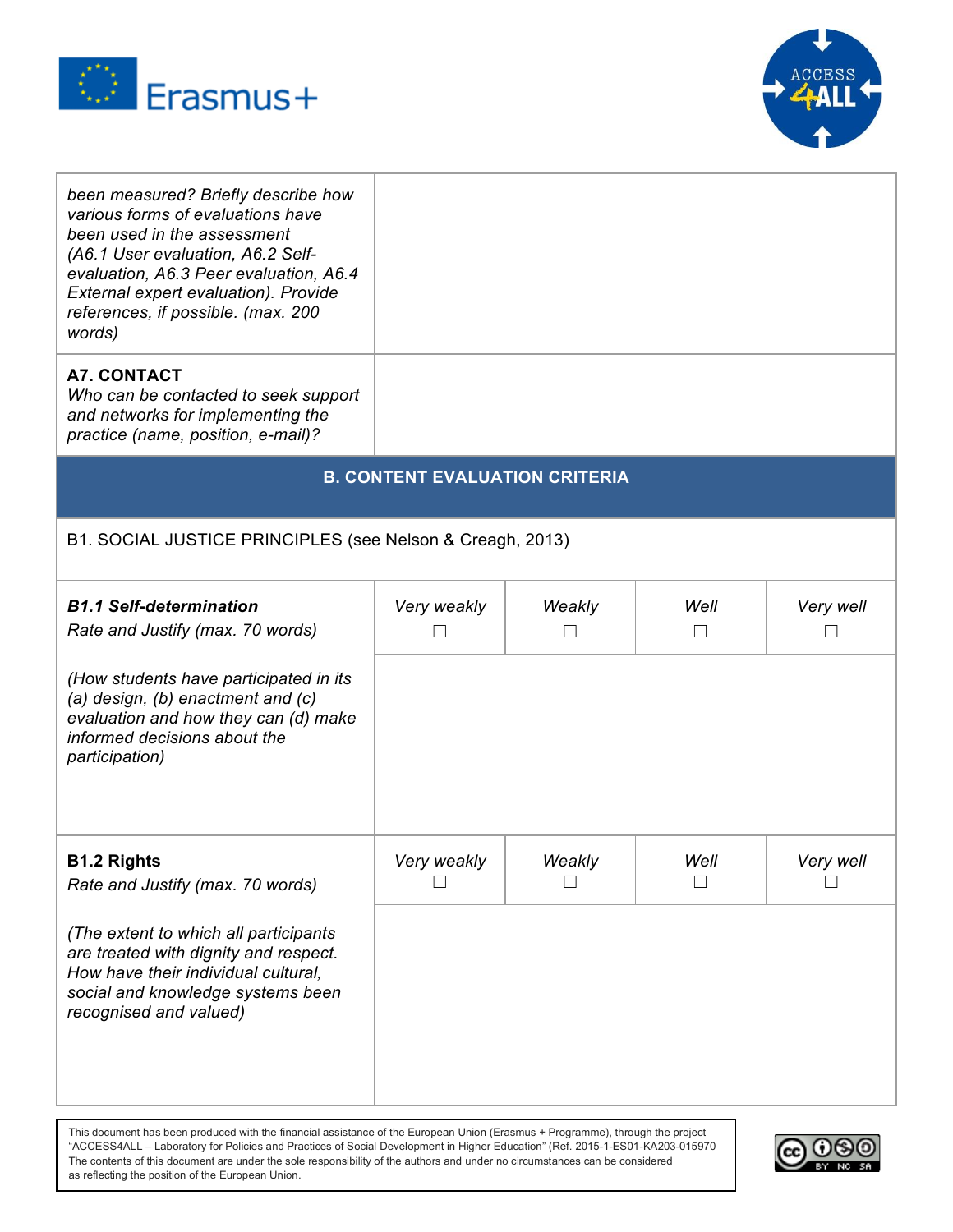



| <b>B1.3 Access</b><br>Rate and Justify (max. 70 words)                                                                                                                               | Very weakly           | Weakly           | Well<br>$\Box$ | Very well |
|--------------------------------------------------------------------------------------------------------------------------------------------------------------------------------------|-----------------------|------------------|----------------|-----------|
| (The extent to which active and<br>impartial access to the resources is<br>ensured (e.g., curriculum, learning,<br>academic, social, cultural, support, and<br>financial resources)) |                       |                  |                |           |
| <b>B1.4 Equity</b><br>Rate and Justify (max. 70 words)                                                                                                                               | Very weakly<br>┘      | Weakly           | Well<br>$\Box$ | Very well |
| (To what extent it openly demystifies<br>and decodes dominant university<br>cultures, processes, expectations and<br>language for differently prepared<br>cohorts)                   |                       |                  |                |           |
| <b>B1.5 Participation</b><br>Rate and Justify (max. 70 words)                                                                                                                        | Very weakly<br>$\Box$ | Weakly<br>$\Box$ | Well<br>$\Box$ | Very well |
| (The extent to which it has led to<br>socially inclusive practices. How far<br>does it increase students' sense of<br>belonging and connectedness?)                                  |                       |                  |                |           |